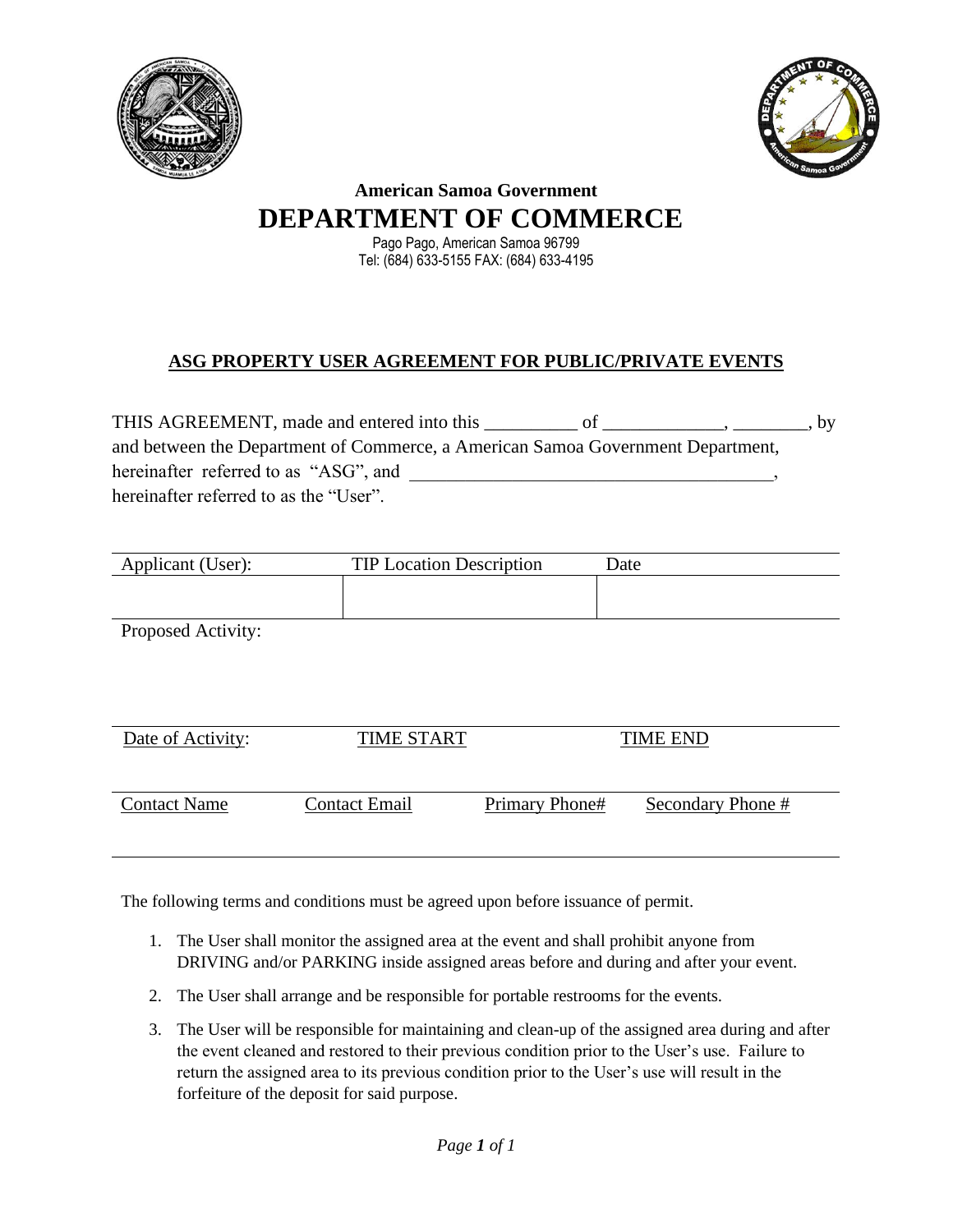- 4. The User will be responsible for attendees and must adhere to all safety rules and regulations including COVID-19 restrictions.
- 5. The User shall have the responsibility for the safety of persons and property used during its use of the premises. The User expressly agrees to indemnify the ASG against any and all claims for personal injury or property damage of every nature whatsoever, related to the User use of the premises.
- 6. The agreement is only valid for the approved date and time.
- 7. This agreement is non-refundable, non-transferable or to be used at a later date unless consented by ASG.
- 8. Monday's to Friday's: Use of loudspeakers for public announcements or music is allowable from 7:30am to 4:00 pm.
- 9. Refundable Security Deposit of \$250 will be held for (2) two weeks, if not picked up, it will be deposited into ASG Treasured TIP's Account. (Check or Money order only - no cash accepted)
- 10. Any signs or equipment left on the premises by the user beyond time approved on the User's permit will be removed at the expense of the User without any liability of damages to equipment or signs incurred while moving equipment or signs that were not removed before expiration of the User's permit.

Upon a full inspection of site after the event and DOC finds User compliant to all terms above, a full refund will be processed within the next 5 working days and be refunded according to ASG-Treasury payment schedule

| I.                                              | am an official representative of (Use name)  |
|-------------------------------------------------|----------------------------------------------|
| agreement.                                      | and agree on behalf of User to terms of this |
| (Print Full Name of authorized representative)  |                                              |
| (Signature of User's Authorized Representative) |                                              |
| <b>DOC</b> Approval:                            |                                              |
| <b>Reviewed by</b>                              | <b>Date</b>                                  |
|                                                 |                                              |